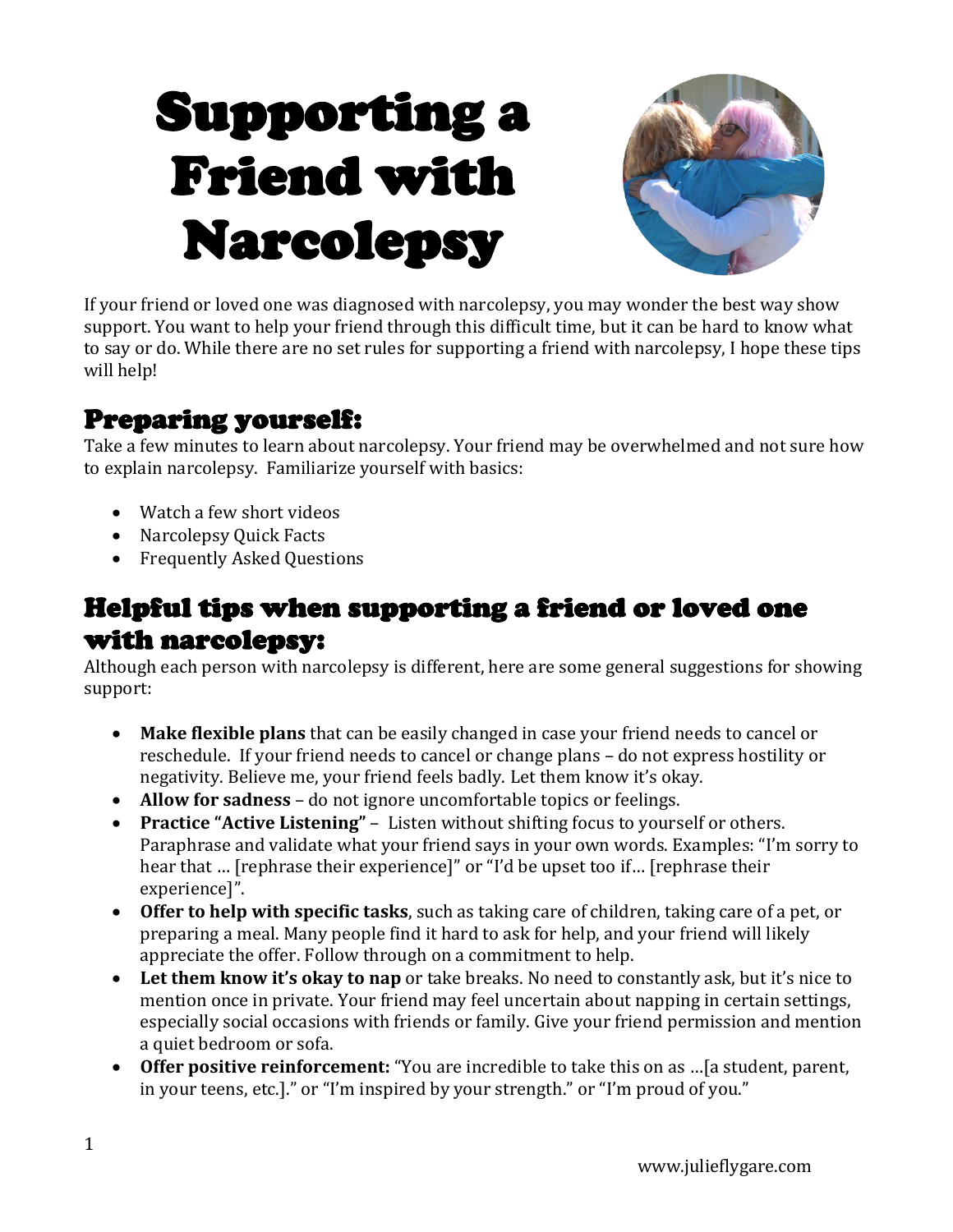## What to say:

Here are some simple guidelines to use when talking to your friend with narcolepsy.

#### Avoid saying:

*I know just how you feel. You're lucky you get to nap. I know just what you should do. I'm sure you'll be fine. Don't worry. Let me know what I can do.* (Instead, offer specific ways you



can help or other things you can provide if they need it.) *Jokes about falling sleep* (Narcolepsy's sleepiness is more serious and pervasive than jokes imply. Your friend will likely have a sense of humor about aspects of narcolepsy, but follow your friend's

lead and tread cautiously).

#### Do say:

*If you feel like talking, I am here to listen. I was learning about narcolepsy online. What symptoms do you experience? I'm thinking about you. How are you feeling? How are the medications making you feel? If you need a break or nap, you can use my bedroom/car/shoulder. I don't know what to say.* (It is better to be honest than to simply stop calling or visiting out of fear/uncertainty.)

I'm a HUGE fan of "I don't know what to say" or "I'm not sure how to ask this in a sensitive way". Admitting uncertainty is endearing and a beautiful bridge for starting any difficult conversation.

#### Specific Offers to Help:

Be creative and sincere. Remember that your friend's needs may change, so be flexible in shifting your plans as needed. Here are some suggestions:

- Help with chores around the house, such as getting the mail, taking care of pets, cleaning, doing laundry, taking care of plants and flowers, and taking out the garbage.
- Schedule a night-in with takeout food and movies.
- Baby-sit children, take them to and from school and evening activities, and arrange for play dates.
- Call, email, or text but let your friend know it's okay if he or she doesn't reply.
- Drive your friend to an appointment or a support group meeting. You can take notes during a doctor's appointment.
- Go for a walk together.